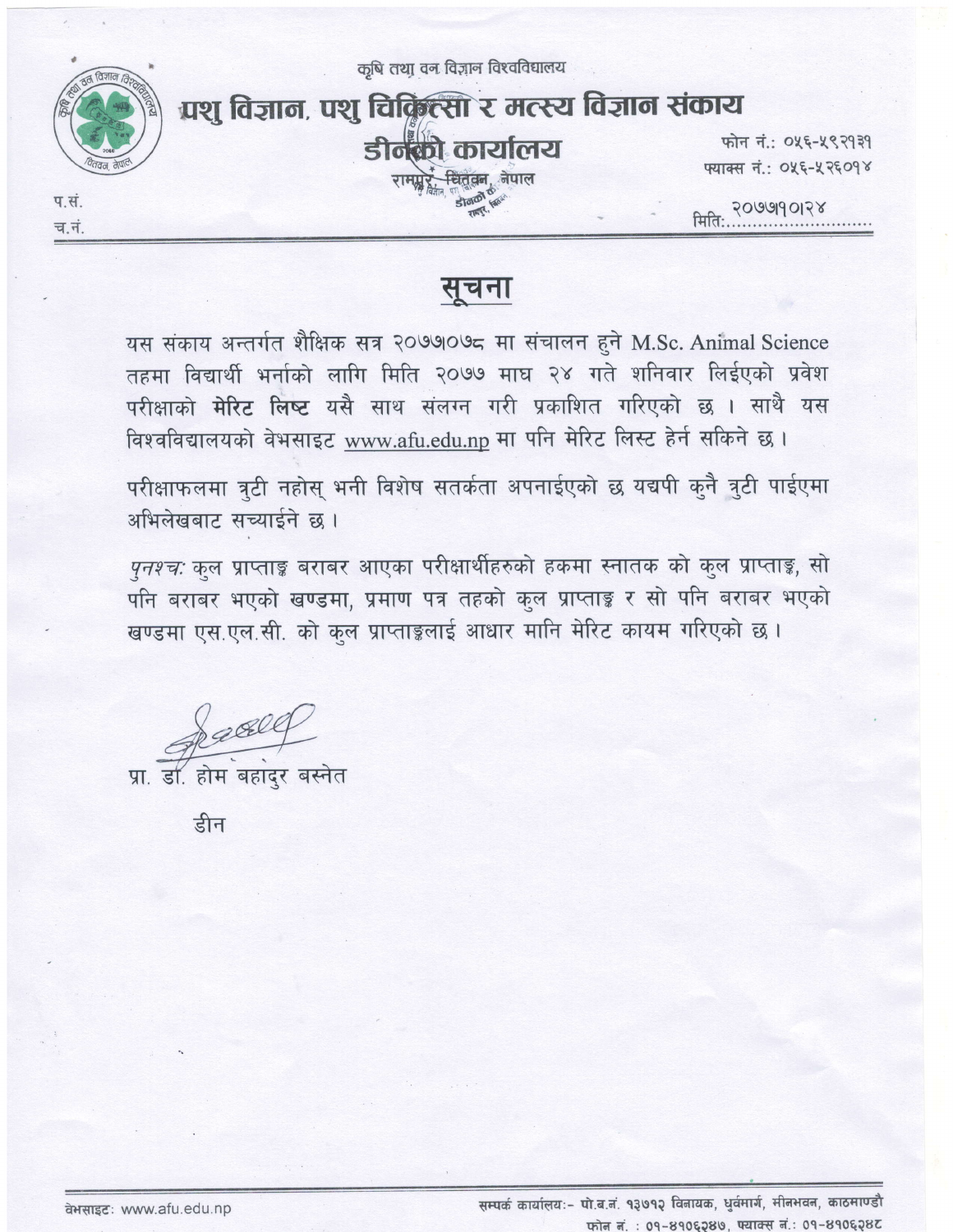**Agriculture and Forestry University**

**Faculty of Animal Science, Veterinary Science and Fisheries**

**OFFICE OF THE DEAN**

**Rampur, Chitwan**

Tel: 056 592131, Web: www.afu.edu.np

## **MERIT SHEET M.Sc. Animal Science ENTRANCE EXAMINATION 2077**

**Date: 2077.10.24**

|                  | Regd. | Exam |                             | <b>Entrance</b> | $U.G.\%$ or |              |           |                         |
|------------------|-------|------|-----------------------------|-----------------|-------------|--------------|-----------|-------------------------|
| S.N.             | No.   | Roll | <b>Name</b>                 | <b>Score</b>    | <b>GPA</b>  | <b>U.G.%</b> | $10 + 2%$ | <b>RANK</b>             |
| $\mathbf{1}$     | 93    |      | An-72 Padam Tandan          | 72              | 3.790       | 83.9205      |           | $\mathbf{1}$            |
| $\overline{2}$   | 41    |      | An-21 Avishek Poudel        | 70              | 76.690      | 76.6900      |           | $\overline{2}$          |
| 3                | 122   |      | An-96 Sachin Regmi          | 69              | 3.710       | 81.7205      |           | 3                       |
| 4                | 242   |      | An-81 Rajash Neupane        | 68              | 82.700      | 82.7000      |           | 4                       |
| 5                | 84    |      | An-92 Roshan Bashyal        | 68              | 80.710      | 80.7100      |           | 5                       |
| 6                | 191   |      | An-79 Pratik Gautam         | 68              | 77.210      | 77.2100      |           | 6                       |
| 7                | 114   |      | An-64 Nabin Naupane         | 66              | 3.860       | 85.8980      |           | $\overline{\mathbf{z}}$ |
| 8                | 89    |      | An-63 Mukesh G.C.           | 66              | 3.670       | 80.6445      |           | 8                       |
| $\boldsymbol{9}$ | 154   |      | An-133 Sushan Dhakal        | 66              | 3.580       | 78.2820      |           | 9                       |
| 10               | 106   |      | An-135 Susmita Bishankhae   | 65              | 3.870       | 86.1845      |           | 10                      |
| 11               | 91    |      | An-08 Amik Shrestha         | 65              | 3.710       | 81.7205      | 74.3      | 11                      |
| 12               | 19    |      | An-82 Raju Prasad Neupane   | 65              | 3.710       | 81.7205      | 71.4      | 12                      |
| 13               | 58    |      | An-78 Prashiksha Acharya    | 65              | 78.550      | 78.5500      |           | 13                      |
| 14               | 76    |      | An-87 Ranjan Singh Kushwaha | 64              | 3.770       | 83.3645      |           | 14                      |
| 15               | 211   |      | An-06 Aditi Pandey          | 63              | 81.190      | 81.1900      |           | 15                      |
| 16               | 81    |      | An-27 Bibas Bahdur Tiwari   | 63              | 80.710      | 80.7100      |           | 16                      |
| 17               | 148   |      | An-60 Milan Poudel          | 63              | 3.520       | 76.7520      |           | 17                      |
| 18               | 156   |      | An-65 Nagendra Badur Dahal  | 62              | 3.510       | 76.5005      |           | 18                      |
| 19               | 135   |      | An-80 Purushotam Joshi      | 62              | 75.500      | 75.5000      |           | 19                      |
| 20               | 110   |      | An-26 Bhupi Paudel          | 62              | 74.690      | 74.6900      |           | 20                      |
| 21               | 67    |      | An-11 Anil Regmi            | 61              | 3.830       | 85.0445      |           | 21                      |
| 22               | 235   |      | An-52 Ishwari Tiwari        | 61              | 82.320      | 82.3200      |           | 22                      |
| 23               | 266   |      | An-10 Amrit Pandey          | 61              | 3.620       | 79.3220      |           | 23                      |
| 24               | 31    |      | An-50 Ghanashyam K.C.       | 60              | 80.570      | 80.5700      |           | 24                      |
| 25               | 227   |      | An-42 Damodar Pandey        | 60              | 66.810      | 66.8100      |           | 25                      |
| 26               | 69    |      | An-71 Nishan Aryal          | 59              | 3.690       | 81.1805      |           | 26                      |
| 27               | 144   |      | An-09 Amir Dhakal           | 59              | 73.450      | 73.4500      |           | 27                      |
| 28               | 162   |      | An-13 Anish Regmi           | 59              | 72.310      | 72.3100      |           | 28                      |
| 29               | 270   |      | An-51 Himanshu Pokhrel      | 59              | 3.220       | 69.6420      |           | 29                      |
| 30               | 173   |      | An-129 Sumana Gyawali       | 58              | 81.360      | 81.3600      |           | 30                      |
| 31               | 200   |      | An-102 Sandesh Gaudel       | 58              | 3.280       | 70.9920      |           | 31                      |
| 32               | 53    |      | An-73 Parikshya Gurung      | 57              | 3.870       | 86.1845      |           | 32                      |
| 33               | 231   |      | An-32 Binita Kunwar         | 57              | 80.540      | 80.5400      |           | 33                      |
| 34               | 130   |      | An-07 Ajay Raj Ojha         | 57              | 3.590       | 78.5405      |           | 34                      |
| 35               | 187   |      | An-77   Prajwala Poudel     | 57              | 76.120      | 76.1200      |           | 35                      |
| 36               | 245   |      | An-20 Asmin Khulal          | 57              | 3.380       | 73.3220      |           | 36                      |
| 37               | 48    |      | An-75 Prabin Sharma Poudel  | 57              | 3.290       | 71.2205      |           | 37                      |